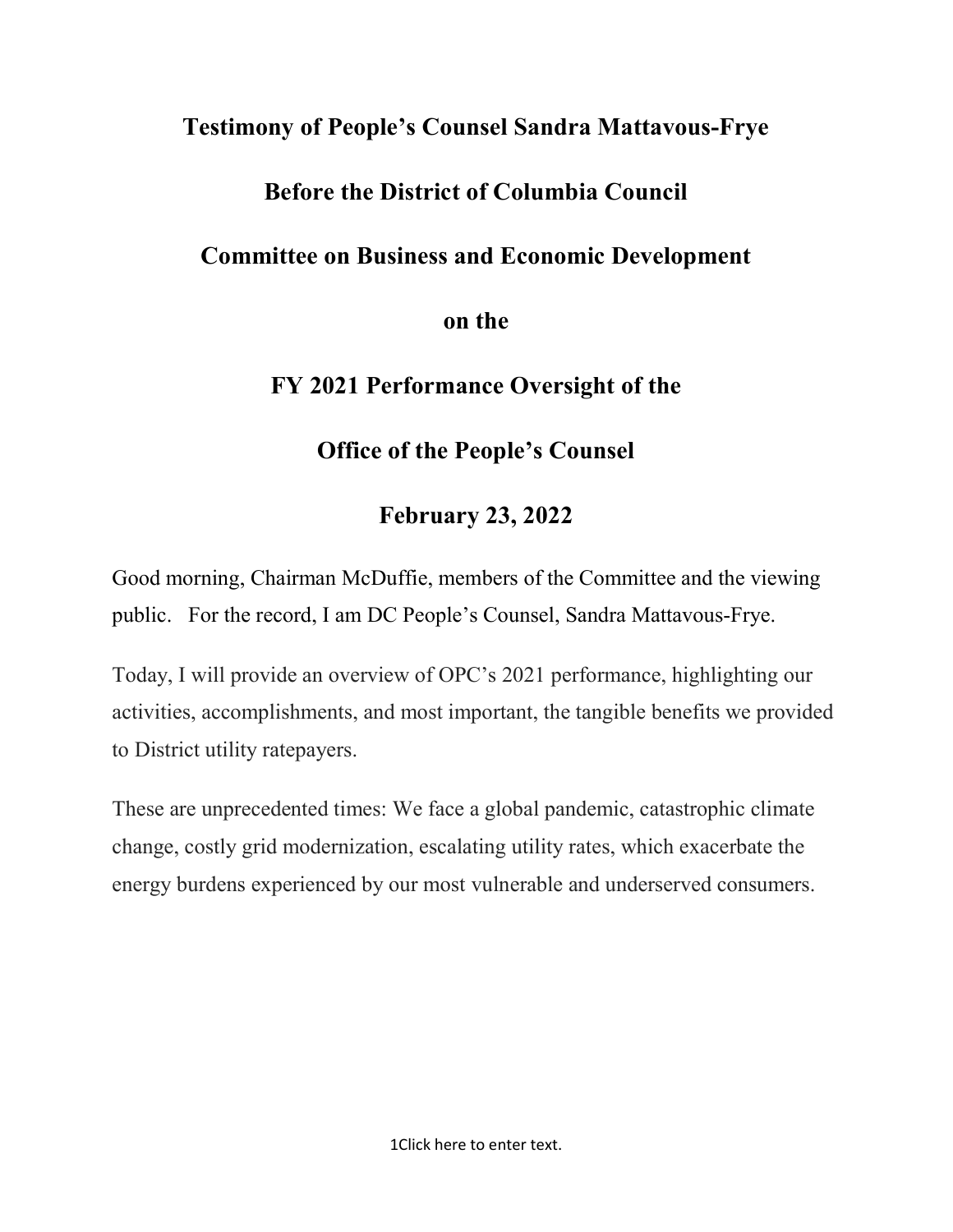### I. OVERVIEW OF OPC'S ACTIVITIES AND ACCOMPLISHMENTS

In Fiscal Year 2021, to date, OPC:

- 1 Proposed language for the Council's Covid-19 legislation.
- 2 Attended hundreds of virtual ANC and community meetings.
- 3 Conducted quarterly virtual social service forums.
- 4 Convened a climate change education forum.
- 5 Litigated cases before the Public Service Commission (PSC) and Federal Energy Regulatory Commission (FERC).
- 6 Commissioned and published an electrification report.
- 7 Updated our consumer information data base, website, and resumed podcasting.
- 8 Enhanced our Climate Change Section's advocacy on environmental injustice and racial equity.
- 9 And, received over 1,800 Covid related and other consumer complaints.

## A. Covid-19 Pandemic

At the outset of the pandemic, OPC worked with the Mayor's office, the DC Council, and the utilities to institute a moratorium on utility disconnections. We successfully fought for strong consumer protections to mitigate the financial impact of the pandemic on ratepayers. We partnered with other DC agencies on the #Here2HelpDC initiative by engaging in targeted social and traditional media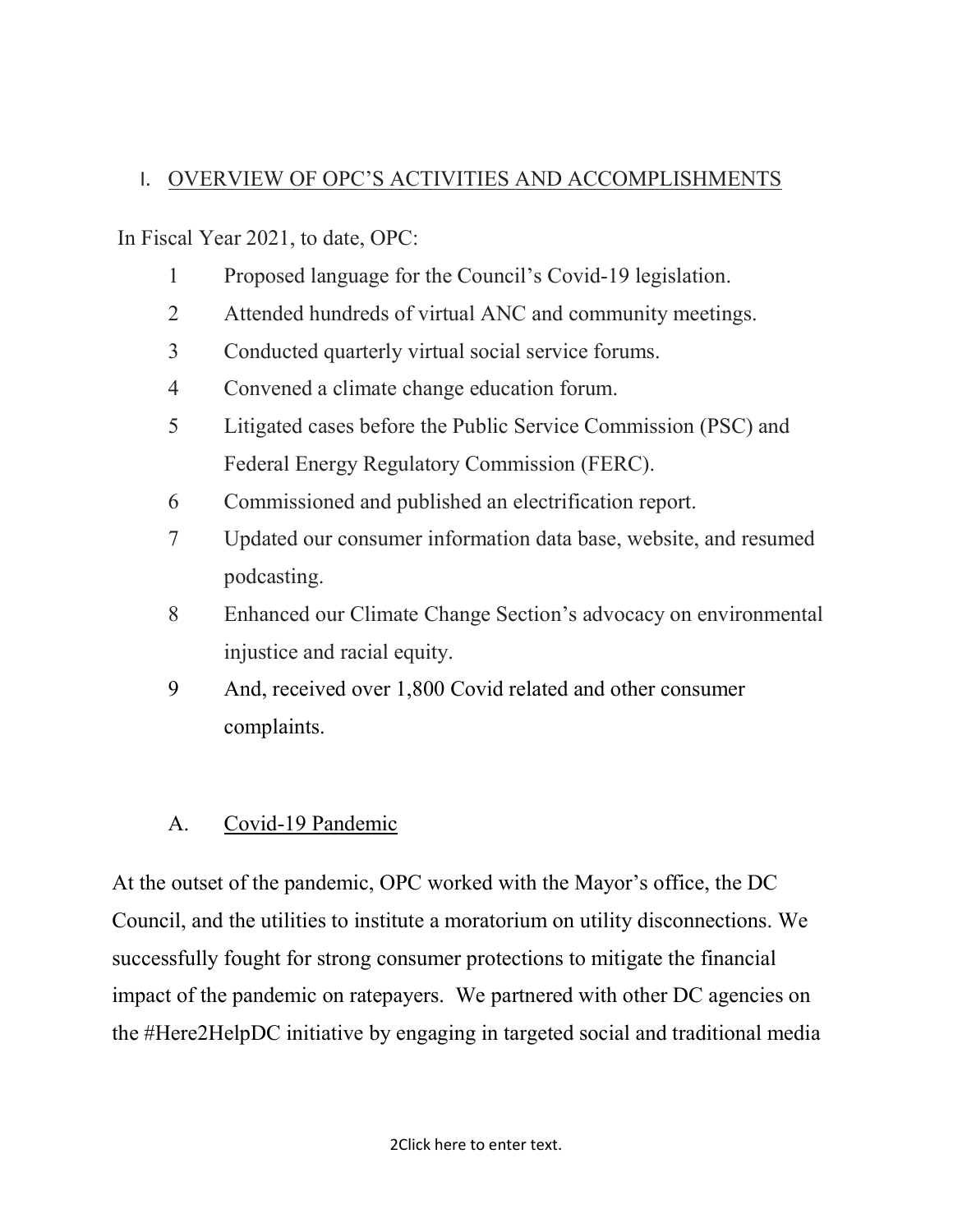messaging, supporting a website for consumers to access pandemic resources, and distributing information on bill payment assistance at public events.

We boosted our internal consumer education and outreach. For FY21-to date, our Consumer Services and Water Services Divisions attended 932<sup>1</sup> virtual ANC and community meetings. In February 2021, we sent post cards explaining the availability of financial assistance programs to 148,000 households in Wards 4, 5, 7, and 8. In October 2021, OPC mailed 337,000 post cards, alerting residents in all eight wards of the end of the moratorium. The public response to the mailers was extremely positive, and as expected, we received an influx of calls from consumers seeking utility relief during the pandemic. For example, OPC's Consumer and Water Services Divisions received a combined total of 2,979 consumer complaints, to date. $2$ 

The data outlined in our Affordability Study and recent census data, confirms that many of the complainants were eligible for utility assistance. Seventy-five percent of these cases were from Wards 4, 5, 7, and 8. The racial demographics in these wards average 73 percent black, 14 percent white, 10 percent Hispanic, and 1.5 percent Asian. 3 OPC's expanded outreach was also instrumental in increasing the applications for the \$340 Million STAY DC assistance program and for other

 <sup>1</sup> In FY 2021, OPC's WSD and CSD staff attended and participated in 100 & 300 education and outreach events respectively.

<sup>&</sup>lt;sup>2</sup> CSD total complaints: 2178; WSD total complaints: 801. Combined Total 2979, from October 1, 2020 to February 2, 2022.

WSD saw a 211% increase in complaints and our CSD division saw a 178% increase in the period of October-January 2021 compared to the same period in 2022. High bill complaints are up 148% while problems keeping up with bill payments at the increased level have soared 849%.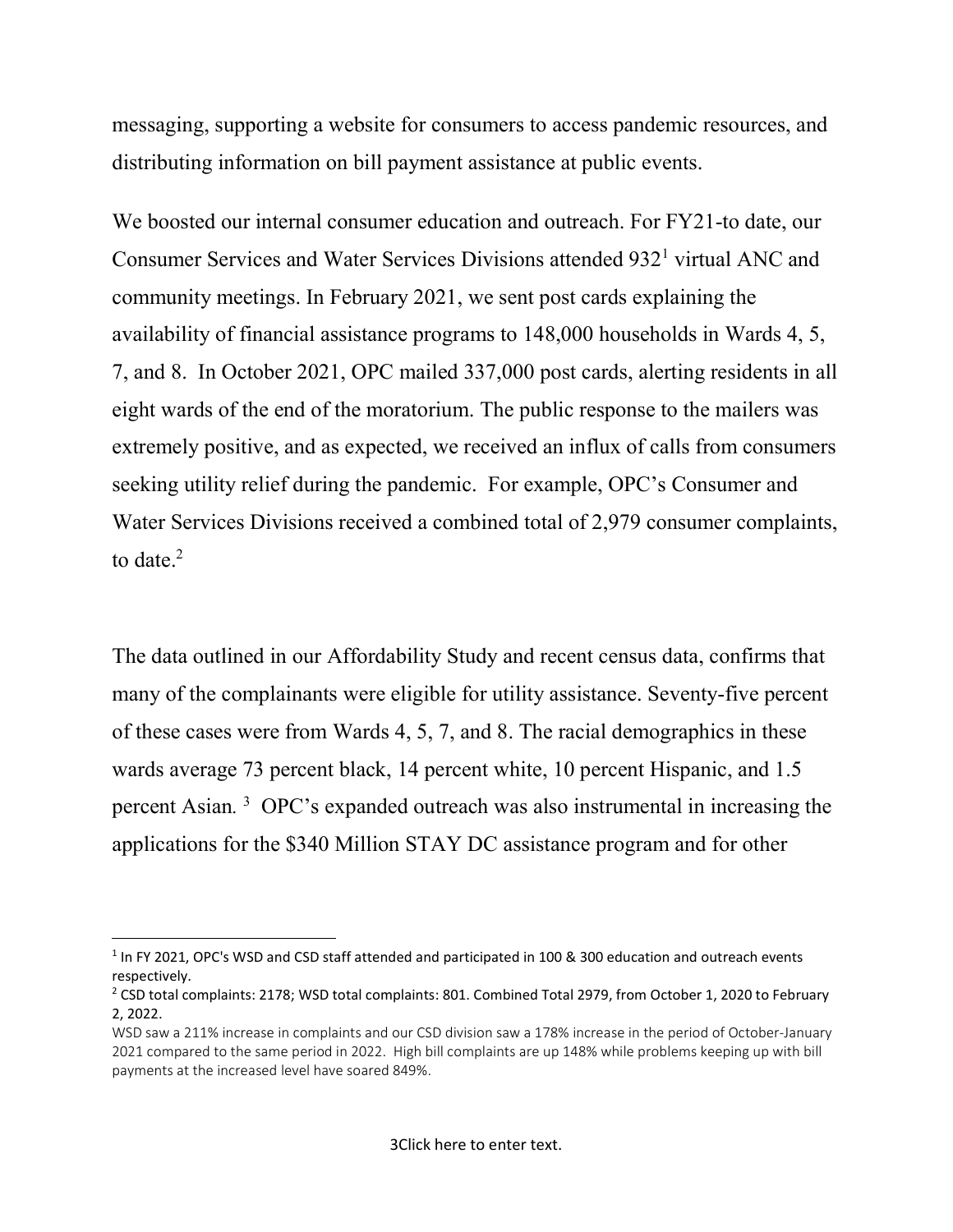resources.

In anticipation of the end of the utility disconnection moratorium OPC worked with the DC Council to put protections in place for low-income consumers. Our efforts contributed to the enactment of legislation extending critical postmoratorium protections through January 2022.<sup>4</sup>

#### B. Consumer Outreach and Education

OPC also hosted quarterly social service meetings, each with an average of 65 representatives from nonprofits, community organizations, government agencies and Council staff. These discussions helped OPC staff connect District residents to utility relief programs and other vital social services.

We have heightened OPC's public profile by enhancing communications protocols, expanding use of social media, increasing multilingual outreach by translating press releases, consumer advisories and other materials in multiple languages. We also published our monthly "OPC Connection" newsletter and produced "OPC Radio Connect," an educational podcast on utility topics airing on DCradio.gov and popular podcast apps.

I appeared on media programs to inform consumers about the utility disconnection

<sup>&</sup>lt;sup>4</sup> OPC advocated to continue some consumer protections to assist consumers, such as exempting customers who owed less than \$600 from immediate disconnection, requiring utilities to give at least 60 days advance notice, establish payment plans and turn service back on if the consumer enters a payment plan and makes a minimum \$10 payment. In addition, OPC worked with the DC Council on the passage of the "Tenant Safe Harbor Emergency Amendment Act of 2021," through which the extended moratorium legislation provided protection for 87,261 residents until January 12, 2022. OPC identified utility assistance programs for 806 complaints that the agency received during this period.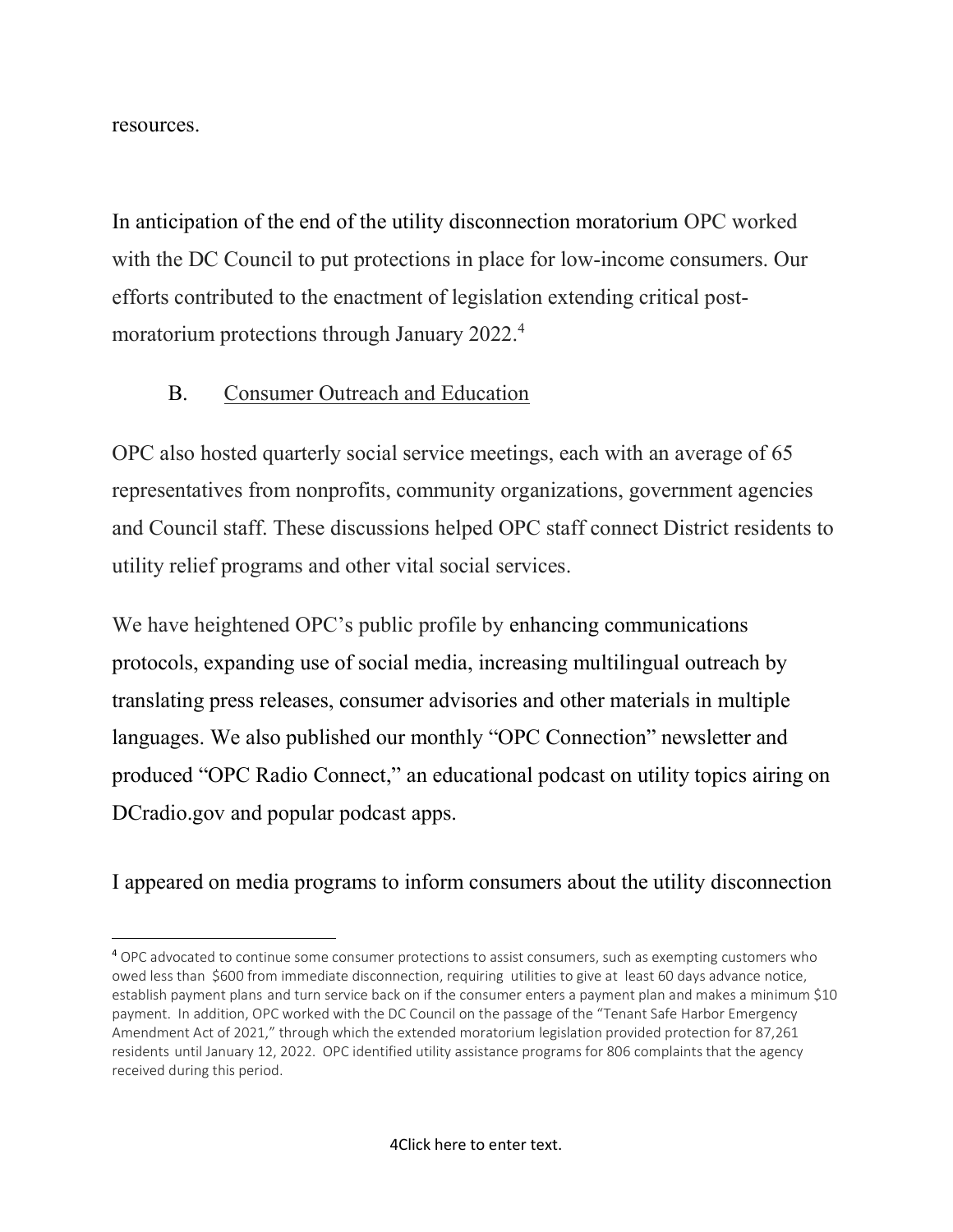moratorium, bill payment assistance, payment plan options, and conservation tips. My Facebook Live and YouTube interviews with WHUR at Home, Washington Informer TV, and Afro News Live informed DC residents that we are here to help despite the pandemic.

OPC also used social media to educate and engage the community. We have 2,658 followers on Twitter; 1,000 followers on Facebook; and 835 followers on Instagram; and we recently added a LinkedIn page.

Social media has helped us respond to our clients on a real-time basis. For example, we received a large number of tweets and emails from residents complaining about Washington Gas's customer service call centers. Long hold times, missed appointments, and other service-related problems were reported. In response, I contacted WGL officials and the PSC. WGL said the problem was caused by a change in its vendor. The PSC subsequently issued an order directing the Company to implement measures to improve service.

#### C. Technology Advances-CMS Upgrade

Across our consumer services platform, we have modernized our service delivery by introducing a new Consumer Management System (CMS). OPC is also redesigning its website to create a more user friendly and state-of-the-art portal.

We recently commissioned a report entitled "Equity Assessment of Electrification Incentives in the District of Columbia," which examines potential methods to reduce climate change pollution in the District. It defines equitable electrification as a transition away from fossil fuels and includes equity implications (such as health, access to beneficial programs and cost burdens). In separate PSC dockets, OPC has advocated for adding distribution and equity assessments to the Commission's climate change analytical framework. We filed comments before

5Click here to enter text.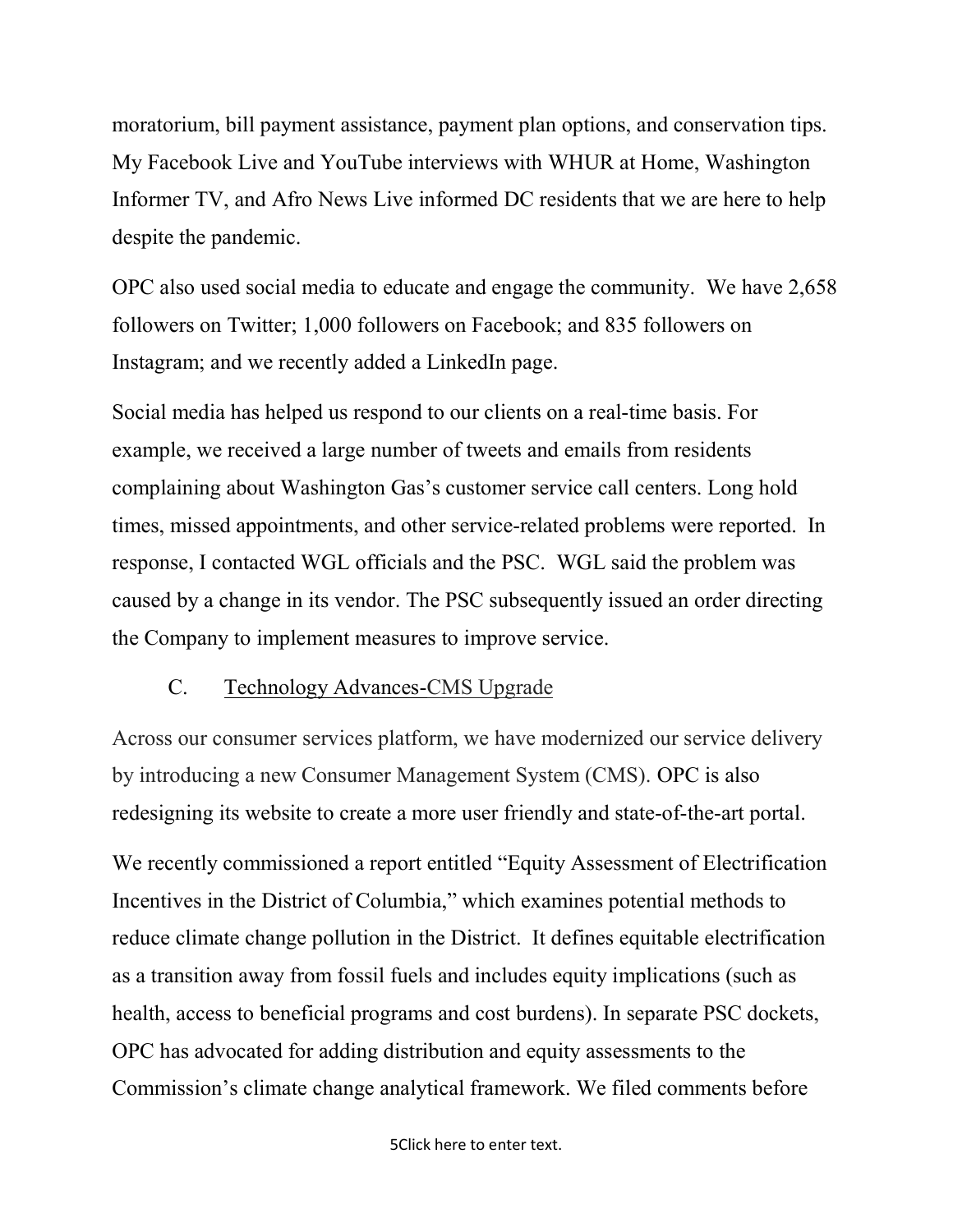the U.S. Department of Energy, recommending the integration of equity analysis into its electric vehicle research planning to address the needs of disadvantaged communities. Collectively, OPC's studies and reports fill the information void caused by the lack of consumer-centric data presently before the PSC and other regulatory bodies.

### II. CLIMATE CHANGE

Climate change is a global challenge. Coupled with the impact of environmental injustice plaguing disadvantaged and minority communities it requires immediate action. OPC is dedicated to supporting Mayor Bowser's and the Council's aggressive climate change goals in a cost-effective and equitable manner.

Two years ago, I created a climate change section that is actively involved in all District and Federal proceedings impacting the District's environment and climate. This year, OPC's climate advocacy at the PSC included: (1) providing detailed analysis of utility climate change plans<sup>5</sup>; (2) chairing a sub-committee tasked with developing an analytical framework to evaluate the climate impact of utility proposals<sup>6</sup>; and (3) submitting an analysis of the cost effectiveness of Pepco's proposed energy efficiency and demand response programs. <sup>7</sup> OPC's climate change attorney and I were also panelists at various climate change forums.

In FY 22 and beyond, OPC will continue to coordinate and build partnerships with local and federal government agencies, private sector organizations, and environmental and climate change lay advocates.

<sup>&</sup>lt;sup>5</sup> Formal Case 1167

<sup>6</sup> PSC General Docket GD2019-04-M

<sup>7</sup> Formal Case No. 1160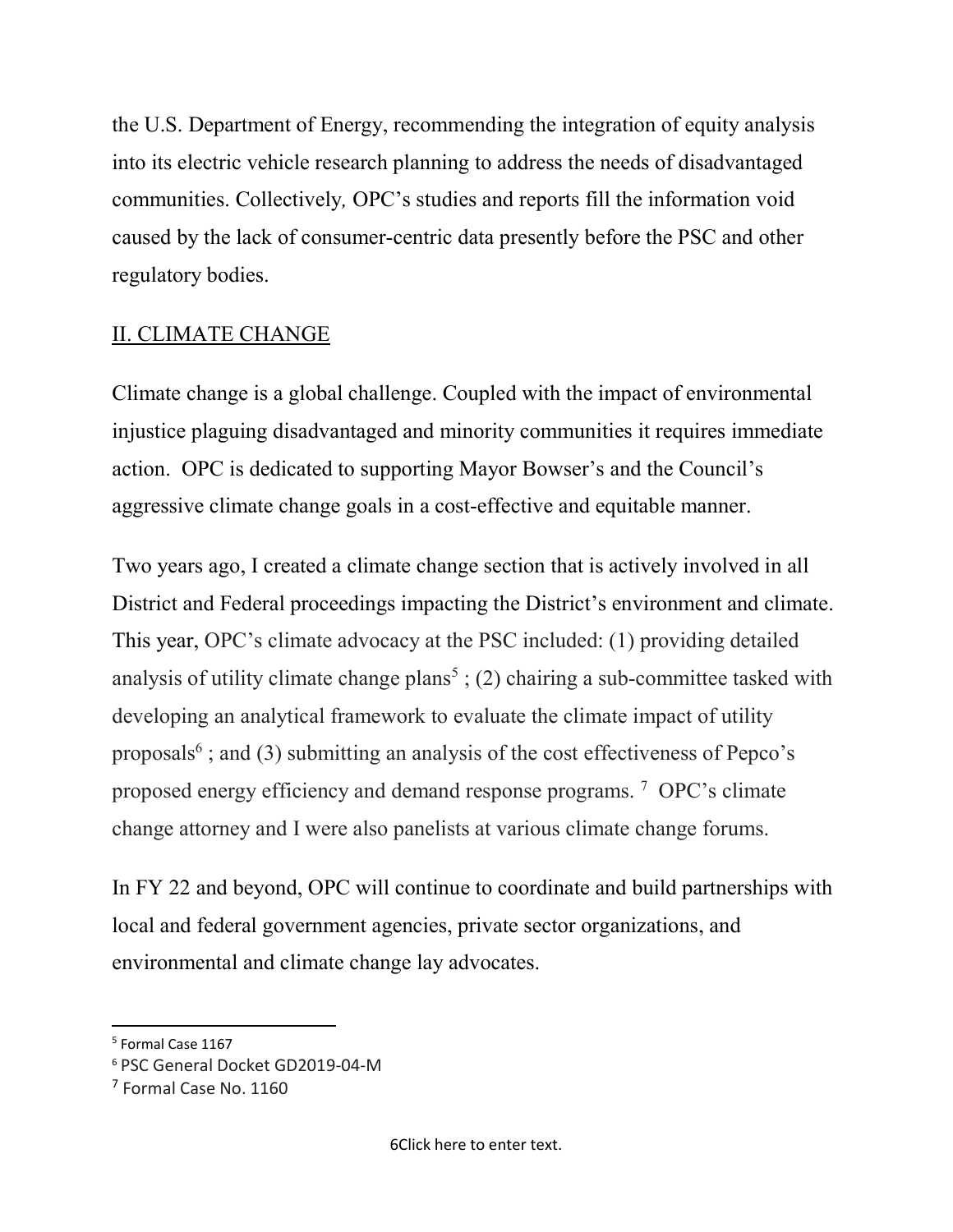I believe consumer buy-in is a critical component for success, therefore, I will ensure that everyday consumers are included in the planning process at an early stage.

On October 16, 2021, I held OPC's first community conversation forum: "The Price You Pay; Straight Talk: A Community Conversation About Climate Change and Environmental Injustice." Four hundred individuals participated over Zoom, Facebook Live, and Twitter. The forum brought together national environmental justice and climate advocates, government staff, clean energy professionals, and community members on-line and in-person at Busboys and Poets' Anacostia location.

## III. LITIGATION: PSC AND FERC ACTIVITY

Throughout 2021, OPC's Litigation attorneys worked on a broad range of local and federal utility matters delivering measurable benefits and savings to consumers in furtherance of our mandate.

The Litigation Services Division (LSD) worked on Pepco interconnection issues, WGL's natural gas leaks, residential property damage from Pepco's construction activities and Pepco and WGL rate cases.

## A. Starting with Pepco

In October 2021, in response to many consumer complaints about residential and commercial property damage related to some of Pepco's construction projects, OPC petitioned the PSC to investigate Pepco's construction practices.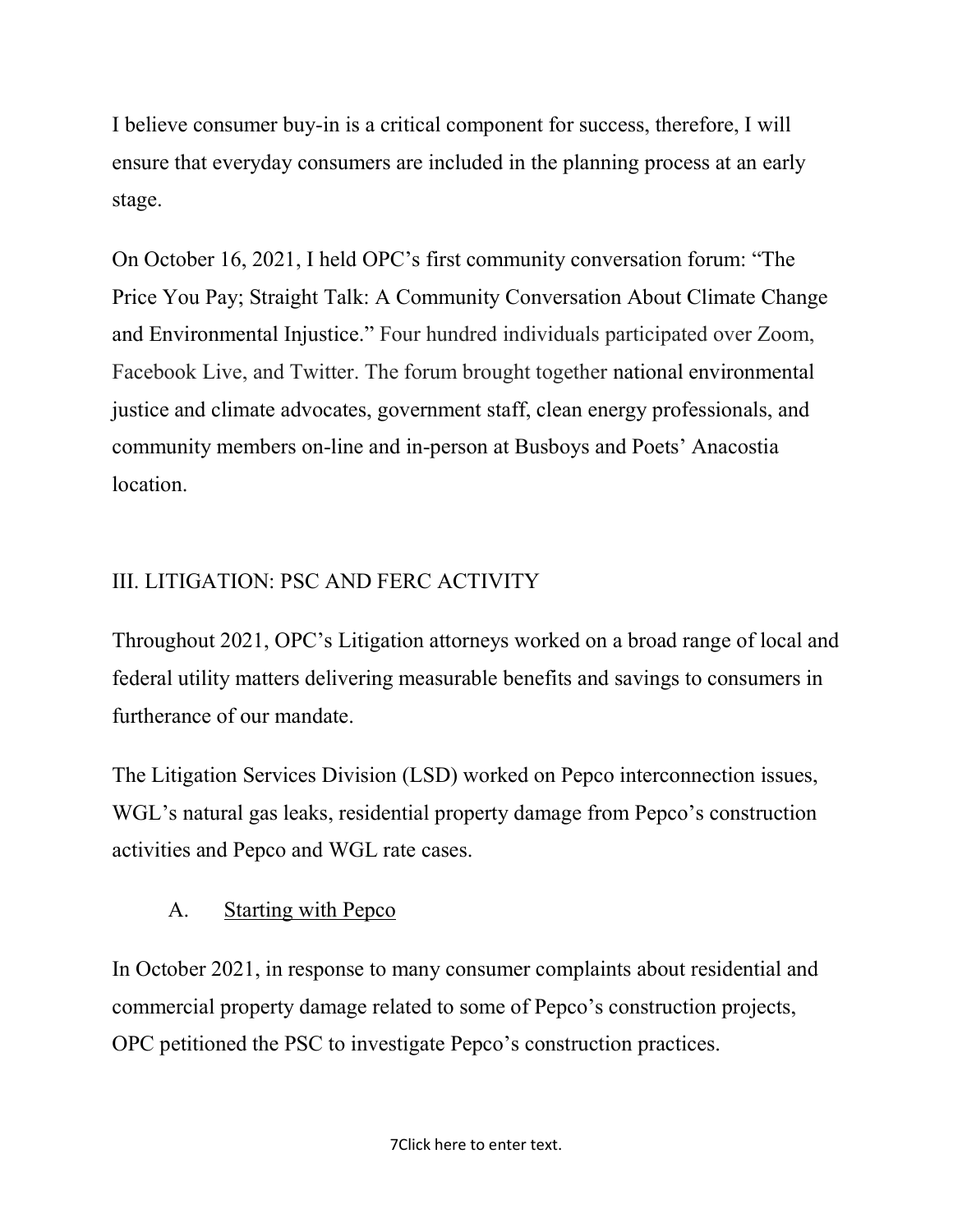We requested the PSC direct Pepco to improve its construction practices to avoid causing damage to residential and commercial property.

### Interconnection Issues

Based on mounting consumer complaints alleging slow interconnection times, a lack of transparency about the interconnection process, unreasonable charges for distribution upgrades, and Pepco failing to provide the correct bill credits, OPC, and the District Government are working together to formally petition the PSC to investigate Pepco's actions.

### Rate increase

In June 2021, over the objection of all of the non-utility parties in the case, the PSC granted Pepco's request for a multiyear rate plan. OPC filed an appeal with the DC Court of Appeals regarding issues that we believe are contrary to law. We also are monitoring Pepco's roll-out of its plan to ensure that this new rate-setting mechanism benefits and does not harm consumers.

### B. Turning to WGL Gas

### Rate Increase

On January 13, 2020, Washington Gas filed a \$35 million rate case. The case ended in a settlement that reduced the increase to \$19.5 million, waived all distribution costs for Residential Essential Service customers, and required WGL to file an annual report on its greenhouse gas emissions.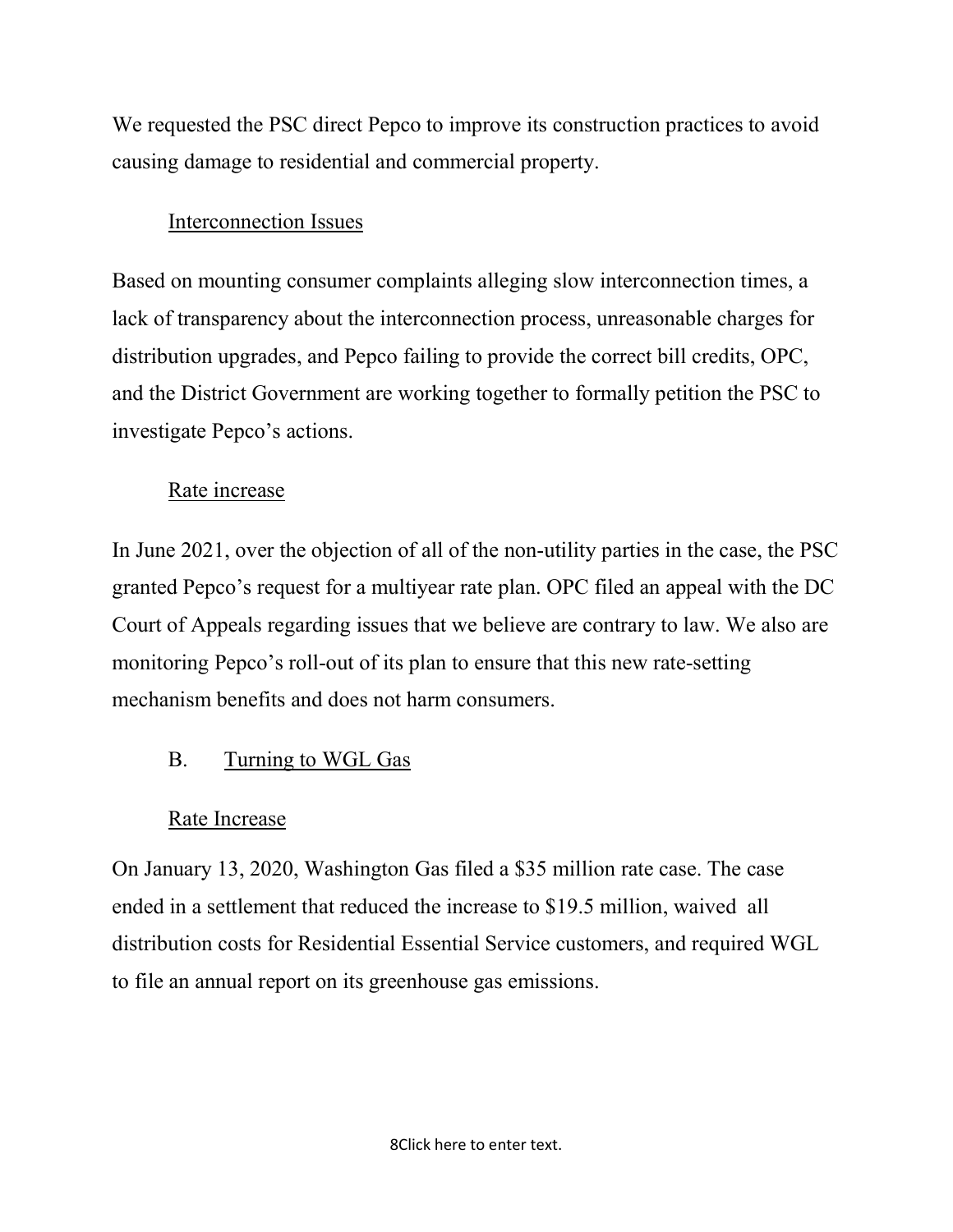#### WGL Gas Leaks

OPC petitioned the PSC to investigate Washington Gas's gas leak reduction practices following our discovery of increasing hazardous natural gas leaks and incomplete WGL leak reporting. The PSC issued an order directing WGL to clarify and improve its reporting on pipeline replacements to ensure that leak reduction goals are met.

#### C. Federal Advocacy at FERC and PJM

OPC continues to play a leading role in federal affairs and wholesale electric markets, advocating for a cost-effective, reliable, resilient, and equitable transition to a low carbon energy future. It is important for OPC to have a voice at FERC and PJM because the wholesale cost of energy is set at the federal level and accounts for approximately 70 percent of consumers' energy bills. Last year, we successfully achieved significant victories that will allow the District to pursue its clean energy goals and avoid costs being passed down from the wholesale level to local distribution customers.

#### IV. RACIAL EQUITY

I cannot conclude without discussing OPC's view of racial equity in the District. Addressing racial and socioeconomic inequities were fundamental elements of all OPC's advocacy and educational campaigns in FY 21. A racially equitable District in its broadest and most aspirational terms would create an environment where access to benefits and opportunities are not defined by race or economic standing.

The first step in reaching any level of social parity is to identify the problem, look for the root causes, determine potential solutions including the resources that are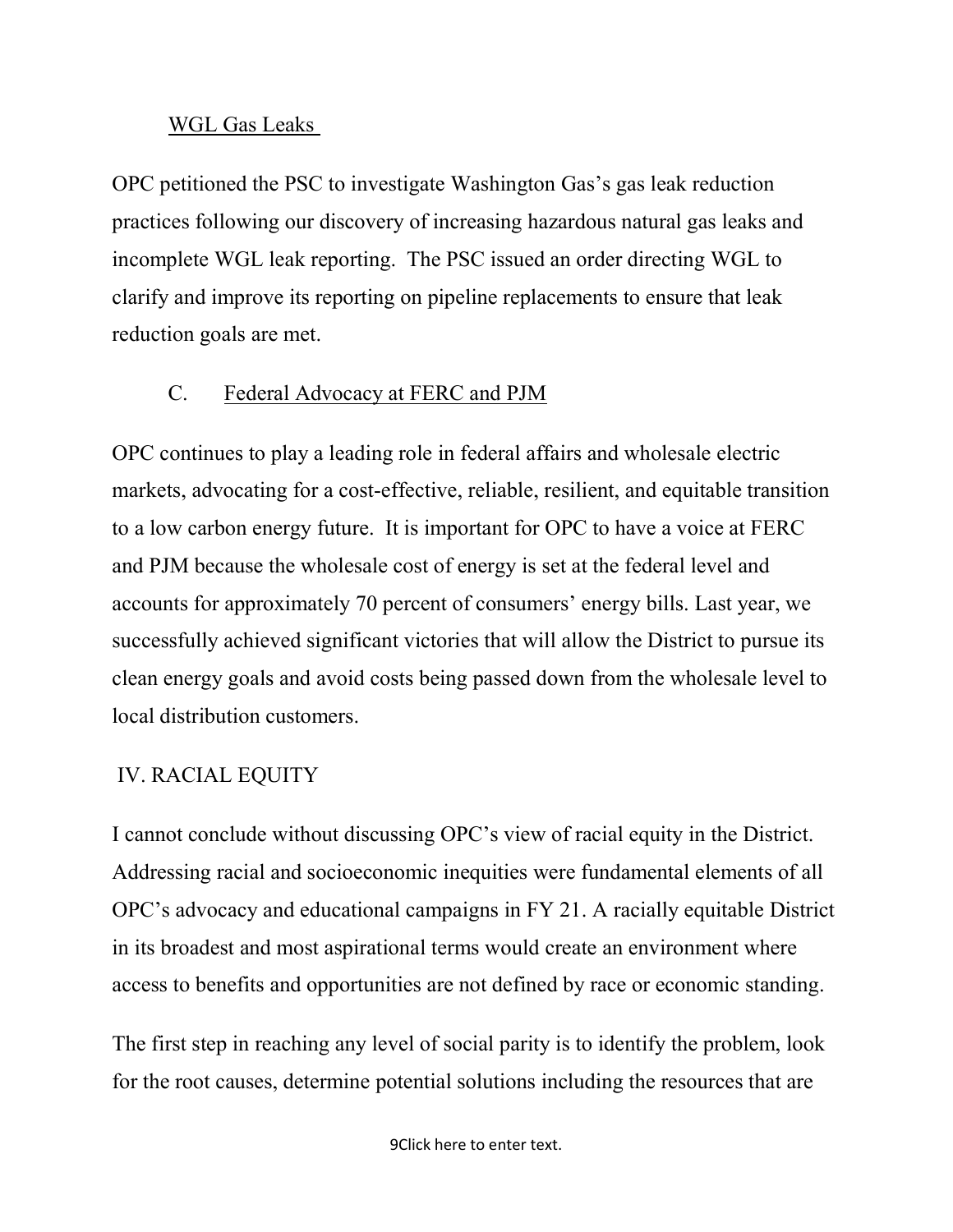needed to make a meaningful difference, and curate a plan to solve the problem. Unfortunately, solving racial inequity is not that simple. The District's commitment to requiring every government agency to affirmatively incorporate racial equity in its operations is a giant first step. Coordination among agencies will play a huge role in the success of the District's equity goals.

Racial equity for utility consumers has many branches. These include workforce development, environmental justice, grossly uneven energy burdens, affordability, access, and health-related issues. OPC has been in the vanguard of efforts to ensure that the least protected are not overlooked. Our policies provide cost saving benefits to all consumers. However, for consumers at the lower end of the income bracket, many of whom are black and other people of color, a 20 percent reduction in their utility bills may mean food on the table or life-saving medicine. We must ensure that racial minorities, underserved, and disadvantaged neighborhoods do not become dumping grounds for noxious pollutants, and that these neighborhoods are not the last to receive the benefits of clean air technologies that reduce asthma and other respiratory diseases.

#### V. CONCLUSION

While these are the most obvious impacts of racial disparity in the District, we recognize that much work needs to be done to reach our end goal.

Thank you for the opportunity to appear before you today. I am available to respond to any questions.

# # #